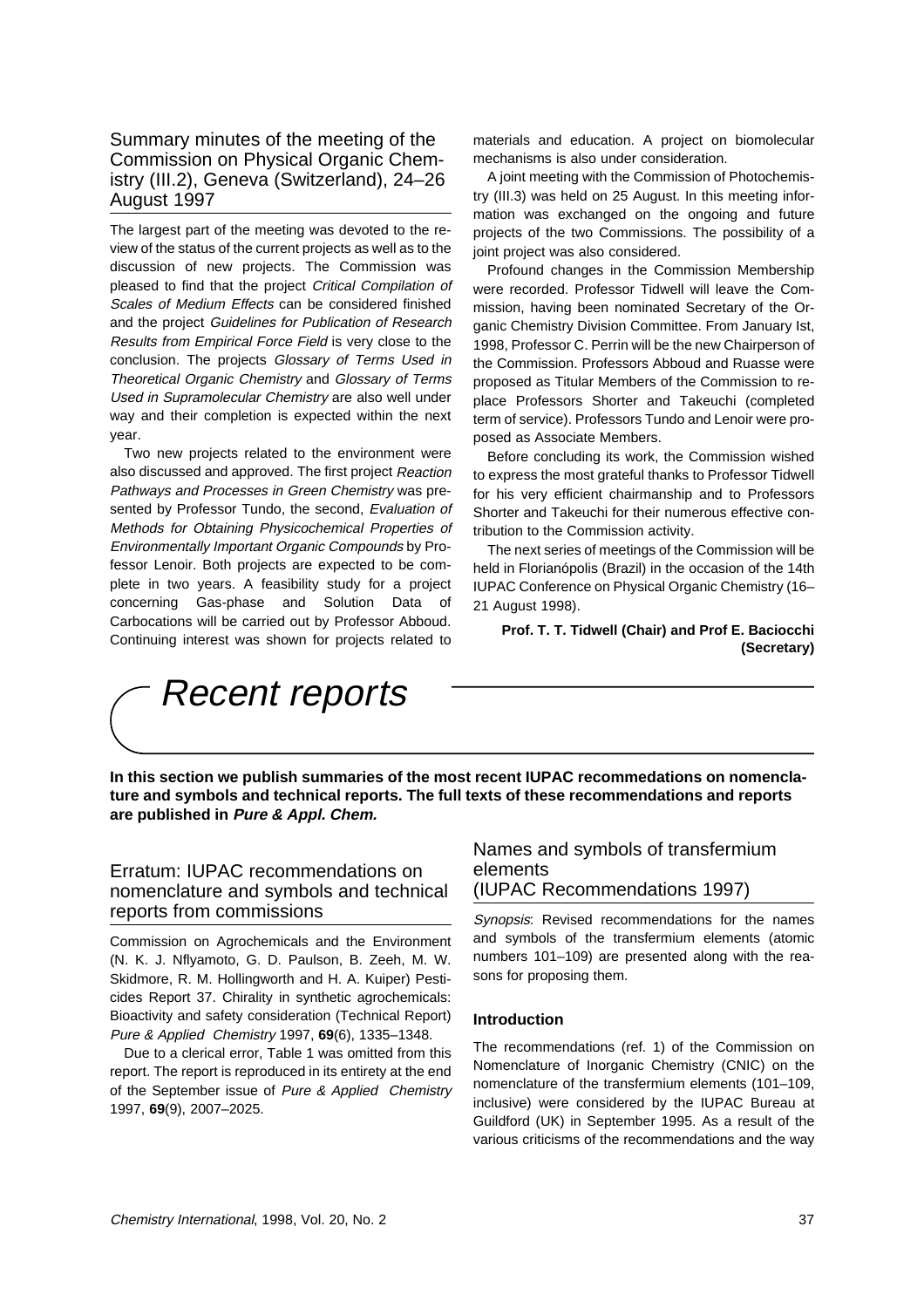that they had been processed, the Bureau decided to adopt the recommendations as provisional and to circulate them to national/regional nomenclature centres in the normal way, with notices to be published in national/ regional chemistry journals and magazines, requesting submission of comments to CNIC. In particular, the National Adhering Organizations (NAOs) were invited to express their views concerning the extant proposals for the names of these elements and the principles and traditions used to derive them. The response from the general chemical community was small, and the bulk of the replies came from nuclear scientists.

#### **Recommendations**

The Commission reconsidered all the names at a meeting in Chestertown, Maryland (USA) in August 1996. Although it is accepted that the discoverers of a new element have the right to propose a name and that such suggestions must receive serious consideration, it is also accepted that the final decision in such matters should be taken by CNIC, and ultimately confirmed by the Interdivisional Committee on Nomenclature and Symbols, Bureau, and Council of the Union. At Chestertown, CNIC reiterated its acceptance of the conclusions of the Transfermium Working Group (TWG) as a basis for taking decisions (refs. 2–4). However, it also decided to modify its decision that the name of a living scientist should not be used as the basis for an element name. The responses from the NA0s and the chemical community showed quite clearly that chemists in general do not regard this as an important issue and many thought it irrelevant. The Commission agreed, in keeping with tradition, to the use of appropriate names derived from (a) mythical concepts or characters, (b) place, area or country, (c) a property of the element, and (d) a scientist.

After some discussion CNIC agreed that elements 101, 102 and 103 should retain their commonly accepted names mendelevium, nobelium, and lawrencium. This is despite the fact that the original Swedish claim to have prepared element 102 was subsequently shown to have been in error by the Dubna laboratory, which finally achieved an undisputed synthesis. The discovery of element 106 by the Berkeley laboratory is uncontested and the name proposed by the discoverers, seaborgium, was accepted. The discoveries of elements 107 jointly by the Darmstadt and Dubna laboratories), and of 108 and 109 (by the Darmstadt laboratories) are also uncontested. The discoverers wished to call these nielsbohrium, hassium, and meitnerium, respectively, and the Commission accepted the last two. However, the proposal for 107 was the subject of vigorous debate. The name nielsbohrium is long and includes the first name of Niels Bohr as well

as his family name. Such an element name is without precedent. Finally it was decided to refer the matter to the Danish NAO. Its preference for bohrium rather than nielsbohrium was ultimately accepted.

The discoveries of elements 104 and 105 are contested by Dubna and Berkeley. Both laboratories appear to have made significant contributions, but what has clearly emerged from the submissions, including those from Berkeley and from Darmstadt, is that the Dubna laboratory has played a key role in developing the experimental strategies used in synthesizing several transfermium elements. The Commission recommended that element 105 should be named dubnium in its honour. The Berkeley laboratory has already been similarly recognized on more than one occasion. Finally, the Commission accepted the name rutherfordium for element 104, to honour the New Zealand nuclear physicist, Emest Rutherford.

The agreed list of recommendations is as follows:

| Element Name |               | Symbol    |
|--------------|---------------|-----------|
| 101          | mendelevium   | Md        |
| 102          | nobelium      | No.       |
| 103          | lawrencium    | Lr        |
| 104          | rutherfordium | Rf        |
| 105          | dubnium       | Db        |
| 106          | seaborgium    | Sg        |
| 107          | bohrium       | Bh        |
| 108          | hassium       | <b>Hs</b> |
| 109          | meitnerium    | Mt        |

The Commission benefited from the presence of a representative of the International Union of Pure and Applied Physics (IUPAP) at its meeting in Chestertown. It is to be hoped that such a person will always be available if needed, and the Commission believes that it will be important to revive a joint IUPAC–IUPAP Working Group to confirm the discovery of new elements and to adjudicate on competing claims for priority of discovery. The Commission hopes that the present collection of names will be accepted as a fair compromise between the various claims and suggestions. It recognizes important experimental and theoretical contributions to the discovery of new elements and also the international nature of our science.

#### **References**

- 1. Pure Appl. Chem. 1994, **66**, 2419–2421.
- 2. Pure Appl. Chem. 1991, **63**, 879–886.
- 3. Pure Appl. Chem. 1993, **65**, 1757–1763.
- 4. Pure Appl. Chem. 1993, **65**, 1764–1814.

This report was prepared for publication by the Commission on Nomenclature of Inorganic Chemistry, Inorganic Chemistry Division. The full details are to be found in Pure Appl. Chem. 1997, **69**, 2471–2473.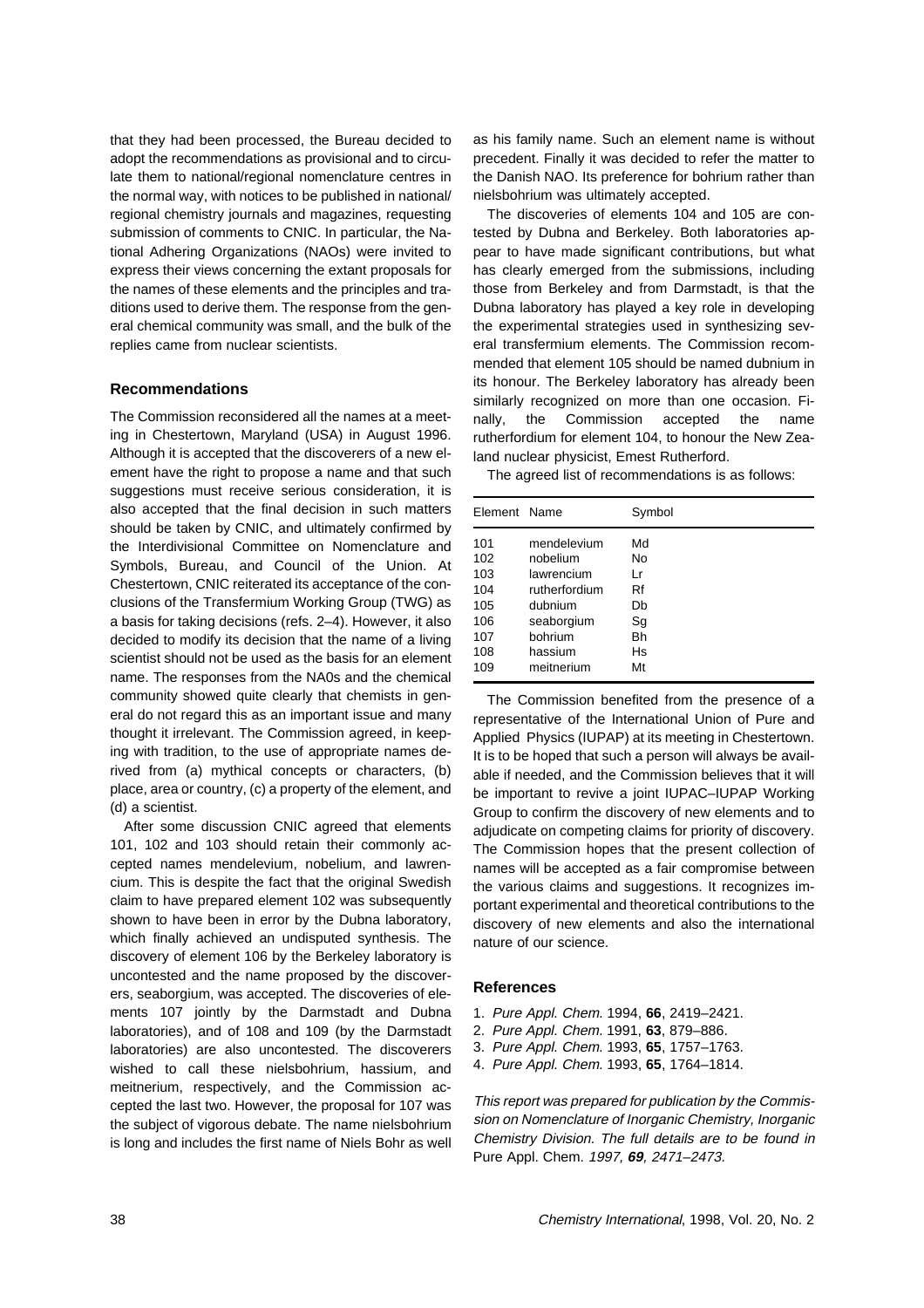## **Contents**

GL-1. General considerations

- GL-2. Generic terms
	- 2.1. Glycolipid,
	- 2.2. Glycoglycerolipid
	- 2.3. Glycosphingolipid
	- 2.4. Glycophosphatidylinositol
	- 2.5. Psychosine
	- 2.6. Other names
- GL-3. Principles of nomenclature
	- 3.1. Number of monosaccharide residues
	- 3.2. Naming of monosaccharide residues
	- 3.3. Use of symbols for defining oligosaccharide structures
	- 3.4. Ring size and conformation

GL-4. Classification of glycolipids based on their lipid moieties

- 4.1. Glycoglycerolipids
- 4.2. Glycophosphatidylinositols
- 4.3. Glycosphingolipids
- GL-5. Neutral glycosphingolipids
	- 5.1. Monoglycosylceramides
	- 5.2. Diosylceramides
	- 5.3. Neutral glycosphingolipids with oligosaccharide chains
- GL-6. Acidic glycosphingolipids
	- 6.1. Gangliosides
	- 6.2. Glycuronoglycosphingolipids
	- 6.3. Sulfatoglycosphingolipids
	- 6.4. Phosphoglycosphingolipids
	- 6.5. Phosphonoglycosphingolipids
- GL-7. Short abbreviations
	- 7.1. Recommended abbreviations
	- 7.2. The Svennerholm abbreviations for brain gangliosides
- GL-8. References

### **GL-1. General considerations**

Glycolipids are glycosyl derivatives of lipids such as acylglycerols, ceramides and prenols. They are collectively part of a larger family of substances known as glycoconjugates. The major types of glycoconjugates are glycoproteins, glycopeptides, peptidoglycans, proteoglycans, glycolipids. and lipopolysaccharides. The structures of glycolipids are often complex and difficult to reproduce in the text of articles and certainly cannot be referred to in oral discussions without a nomenclature that implies specific chemical structural features.

The 1976 recommendations on lipid nomenclature

contained a section (Lip-3) on glycolipids, with symbols and abbreviations as well as trivial names for some of the most commonly occurring glycolipids. Since then, more than 300 new glycolipids have been isolated and characterised some having carbohydrate chains with more than twenty monosaccharide residues and others with structural features such as inositol phosphate. The nomenclature needs to be convenient and practical, as well as extensible, to accommodate newly discovered structures. It should also be consistent with the nomenclature of glycoproteins, glycopeptides and peptidoglycans, oligosaccharides, and carbohydrates in general.

This document supersedes the glycolipid section in the 1976 Recommendations on lipid nomenclature.

This report was prepared for publication by M. Alan Chester (Blood Centre, University Hospital, S-221 85 Lund, Sweden), for the Joint Commission on Biochemical Nomenclature. The full details are to be found in Pure Appl. Chem. 1997, **69**, 2475–2487.

## Parameters and symbols for use in nuclear magnetic resonance (IUPAC Recommendations 1997)

Synopsis: NMR is now frequently the technique of choice for the determination of chemical structure in solution. Its uses also span structure in solids and mobility at the molecular level in all phases. The research literature in the subject is vast and ever-increasing. Unfortunately, many articles do not contain sufficient information for experiments to be repeated elsewhere, and there are many variations in the usage of symbols for the same physical quantity. It is the aim of the present recommendations to provide simple check-lists that will enable such problems to be minimised in a way that is consistent with general IUPAC formulation. The area of medical NMR and imaging is not specifically addressed in these recommendations, which are principally aimed at the mainstream use of NMR by chemists (of all sub-disciplines) and by many physicists, biologists, materials scientists and geologists etc. working with NMR.

The document presents recommended notation for use in journal publications involving a significant contribution of nuclear magnetic resonance (NMR) spectroscopy. The recommendations are in two parts:

A. Experimental parameters which should be listed so that the work in question can be repeated elsewhere.

B. A list of symbols (using Roman or Greek characters) to be used for quantities relevant to NMR.